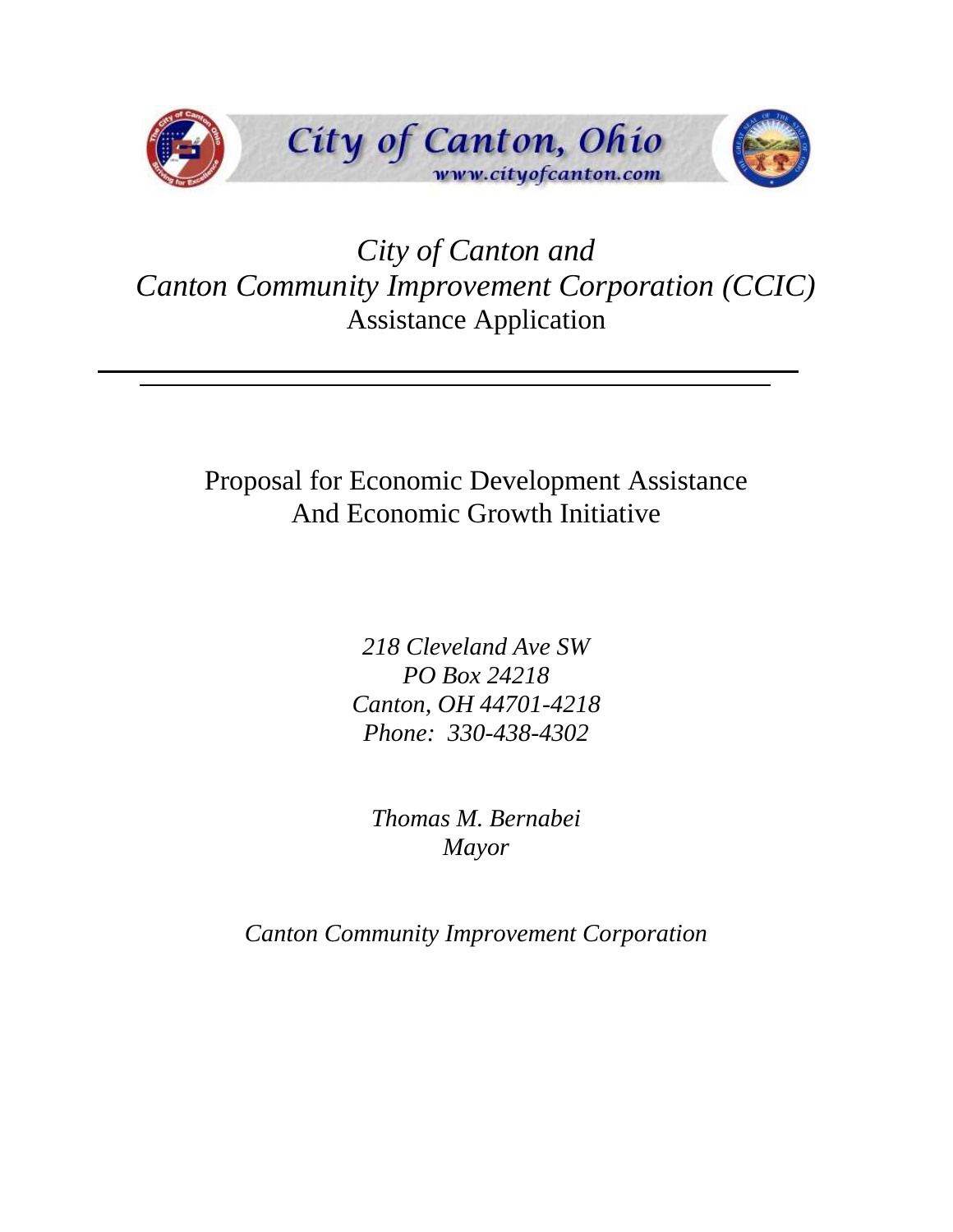| 1.  |                                                                                                                                                                                                                                                                                                                                                           |  |  |  |
|-----|-----------------------------------------------------------------------------------------------------------------------------------------------------------------------------------------------------------------------------------------------------------------------------------------------------------------------------------------------------------|--|--|--|
| 2.  | <b>Company Address:</b><br>and the control of the control of the control of the control of the control of the control of the control of the                                                                                                                                                                                                               |  |  |  |
| 3.  |                                                                                                                                                                                                                                                                                                                                                           |  |  |  |
| 4.  | Name of Principal Owner(s) or Officers(s) & Social Security Numbers:                                                                                                                                                                                                                                                                                      |  |  |  |
| 5.  | Contact Person, if different from above:<br>,我们也不能在这里的时候,我们也不能在这里的时候,我们也不能会在这里的时候,我们也不能会在这里的时候,我们也不能会在这里的时候,我们也不能会在这里的时候,我们也不                                                                                                                                                                                                                             |  |  |  |
| 6.  |                                                                                                                                                                                                                                                                                                                                                           |  |  |  |
|     | $E-mail$                                                                                                                                                                                                                                                                                                                                                  |  |  |  |
| 7.  |                                                                                                                                                                                                                                                                                                                                                           |  |  |  |
|     | List Primary 4-digit Standard Industrial Code (SIC) ____________________________                                                                                                                                                                                                                                                                          |  |  |  |
|     | DUNS Number                                                                                                                                                                                                                                                                                                                                               |  |  |  |
| 8.  |                                                                                                                                                                                                                                                                                                                                                           |  |  |  |
| 9.  | Current number of employees:                                                                                                                                                                                                                                                                                                                              |  |  |  |
|     | At project site                                                                                                                                                                                                                                                                                                                                           |  |  |  |
| 10. | Will the project result in the relocation of employment positions or assets from one Ohio<br>location to another?<br>No _____________ (If no, go to item 12)                                                                                                                                                                                              |  |  |  |
| 11. | Supply the following information on a separate attachment:                                                                                                                                                                                                                                                                                                |  |  |  |
|     | Location(s) from which employment and assets will be moved from and the current<br>A.<br>employment level.<br>B.<br>Detail the number of employees and assets that will be moved including the number<br>of employees that are residents of Canton.<br>Letter of intent to relocate.<br>C.                                                                |  |  |  |
| 12. | Description of business and project. Provide a brief history of the company, product or<br>service, customer base and export experience. Please attach a very detailed scope of work.<br>assistance<br>If<br>requesting<br>financial<br>please<br>provide<br>documentation<br>of<br>all<br>anticipated/associated expenses with the attached budget form. |  |  |  |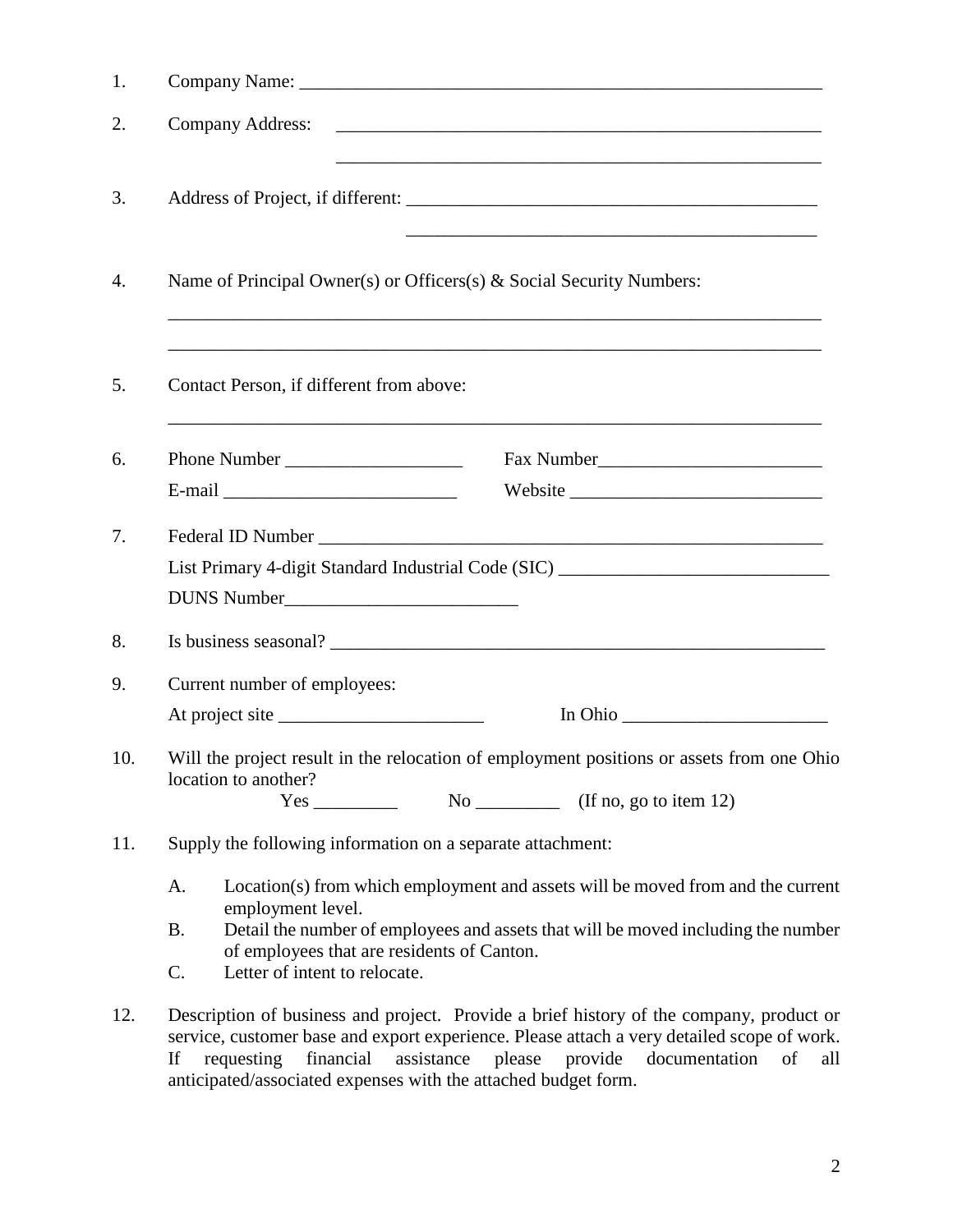| 13. |          |                  | Project beginning date:                                                                                                                  |
|-----|----------|------------------|------------------------------------------------------------------------------------------------------------------------------------------|
|     |          | Completion date: |                                                                                                                                          |
| 14. | A.<br>В. |                  | Indicate jobs retained and net new jobs pledged over a five year period:                                                                 |
|     |          | Existing:        | Jobs to be retained:                                                                                                                     |
|     |          |                  | Number of existing jobs to be retained that are Canton residents:                                                                        |
|     |          |                  |                                                                                                                                          |
|     |          | New:             | Full-Time Equivalent Jobs to be created that exceed current existing<br>jobs:                                                            |
|     |          |                  | Year 1:                                                                                                                                  |
|     |          |                  | Year 2:                                                                                                                                  |
|     |          |                  | Year 3:<br><u> 1989 - Johann John Stone, mars et al. 1989 - John Stone, mars et al. 1989 - John Stone, mars et al. 1989 - John Stone</u> |
|     |          |                  | Year 4:                                                                                                                                  |
|     |          |                  | Year 5:                                                                                                                                  |

**Total** number of net new full time or full time equivalent jobs (2080 hours annually) to be created (hours of employment for part-time jobs can be combined and full time equivalency can be computed based on 2080 hours annually):

## *Company should seek to hire City of Canton residents.*

15. Estimate the dollar amount of annual payroll for each year:

\_\_\_\_\_\_\_\_\_\_\_\_\_\_\_\_\_\_\_\_\_

| New Jobs        | <b>Retained Jobs</b> | <b>Total Payroll</b> |
|-----------------|----------------------|----------------------|
| Yr1             | Yr1                  | Yr1                  |
| Yr <sub>2</sub> | Yr <sub>2</sub>      | Yr2                  |
| Yr <sub>3</sub> | Yr <sub>3</sub>      | Yr <sub>3</sub>      |
| Yr4             | Yr 4                 | Yr4                  |
| Yr <sub>5</sub> | Yr <sub>5</sub>      | Yr <sub>5</sub>      |

| Average wage per hour New Jobs:      | Salary<br><b>Benefits</b><br><b>Total Wage</b> |  |
|--------------------------------------|------------------------------------------------|--|
| Average wage per hour Retained Jobs: | Salary<br><b>Benefits</b><br><b>Total Wage</b> |  |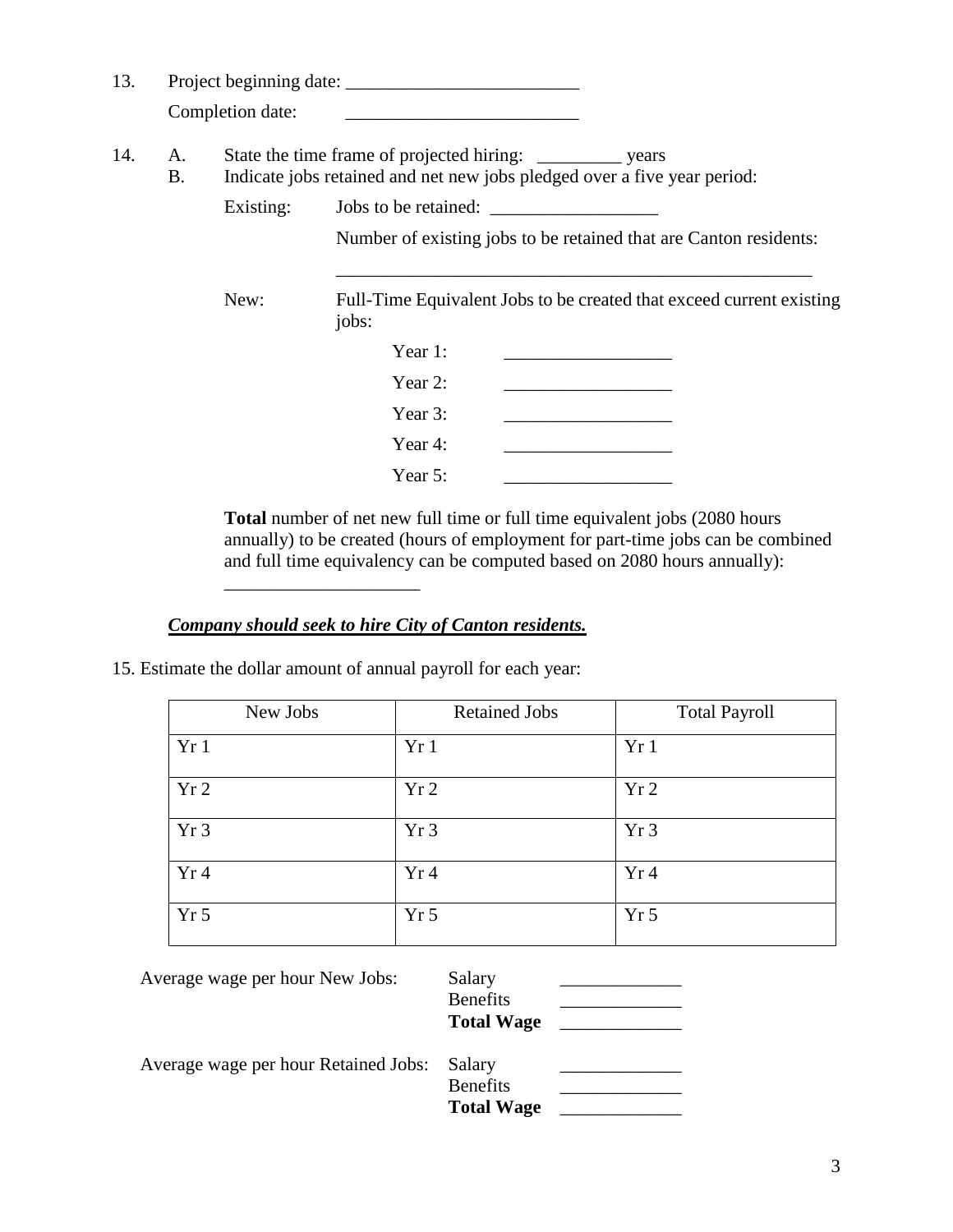16. Estimate the dollar amount to be invested by the company to establish, expand, renovate or occupy a facility:

|           | <b>Total New Project Investment</b> |  |
|-----------|-------------------------------------|--|
| G.        | Land                                |  |
| F.        | Inventory                           |  |
| Ε.        | Furniture and fixtures              |  |
| D.        | Machinery and equipment             |  |
| C.        | Improvement to existing bldg.(s)    |  |
| <b>B.</b> | Addition(s)/New construction        |  |
| A.        | Acquisition of building(s)          |  |

(This amount should be equal to the total in item 17)

17. Sources of funds:

| Equity                  |  |
|-------------------------|--|
| <b>Bank</b>             |  |
| <b>CCIC</b> Assistance  |  |
| Other (please describe) |  |
| <b>Total</b>            |  |

18. Has the company previously entered into a loan agreement with the City of Canton or the CCIC at any site where the employment or assets will be relocated as a result of this proposal?

 $Yes \_\_\_\_\_\$  \ No \\_\\_\\_\\_\ (If yes, go to item 19)

- 19. List the date and terms of the incentives:
- 20. What collateral will be pledged as security for loan or grant? Security can be personal or real property. Identify the owner of the property and indicate whether there is an existing lien or mortgage on the property and who has the lien or mortgage:

\_\_\_\_\_\_\_\_\_\_\_\_\_\_\_\_\_\_\_\_\_\_\_\_\_\_\_\_\_\_\_\_\_\_\_\_\_\_\_\_\_\_\_\_\_\_\_\_\_\_\_\_\_\_\_\_\_\_\_\_\_\_\_\_\_\_\_\_\_\_\_\_

\_\_\_\_\_\_\_\_\_\_\_\_\_\_\_\_\_\_\_\_\_\_\_\_\_\_\_\_\_\_\_\_\_\_\_\_\_\_\_\_\_\_\_\_\_\_\_\_\_\_\_\_\_\_\_\_\_\_\_\_\_\_\_\_\_\_\_\_\_\_\_\_ \_\_\_\_\_\_\_\_\_\_\_\_\_\_\_\_\_\_\_\_\_\_\_\_\_\_\_\_\_\_\_\_\_\_\_\_\_\_\_\_\_\_\_\_\_\_\_\_\_\_\_\_\_\_\_\_\_\_\_\_\_\_\_\_\_\_\_\_\_\_\_\_

- 21. The following items must be submitted as attachments to the application. An incomplete application will be returned.
	- A. Three (3) previous years' financial statements.

.

B. Credit report.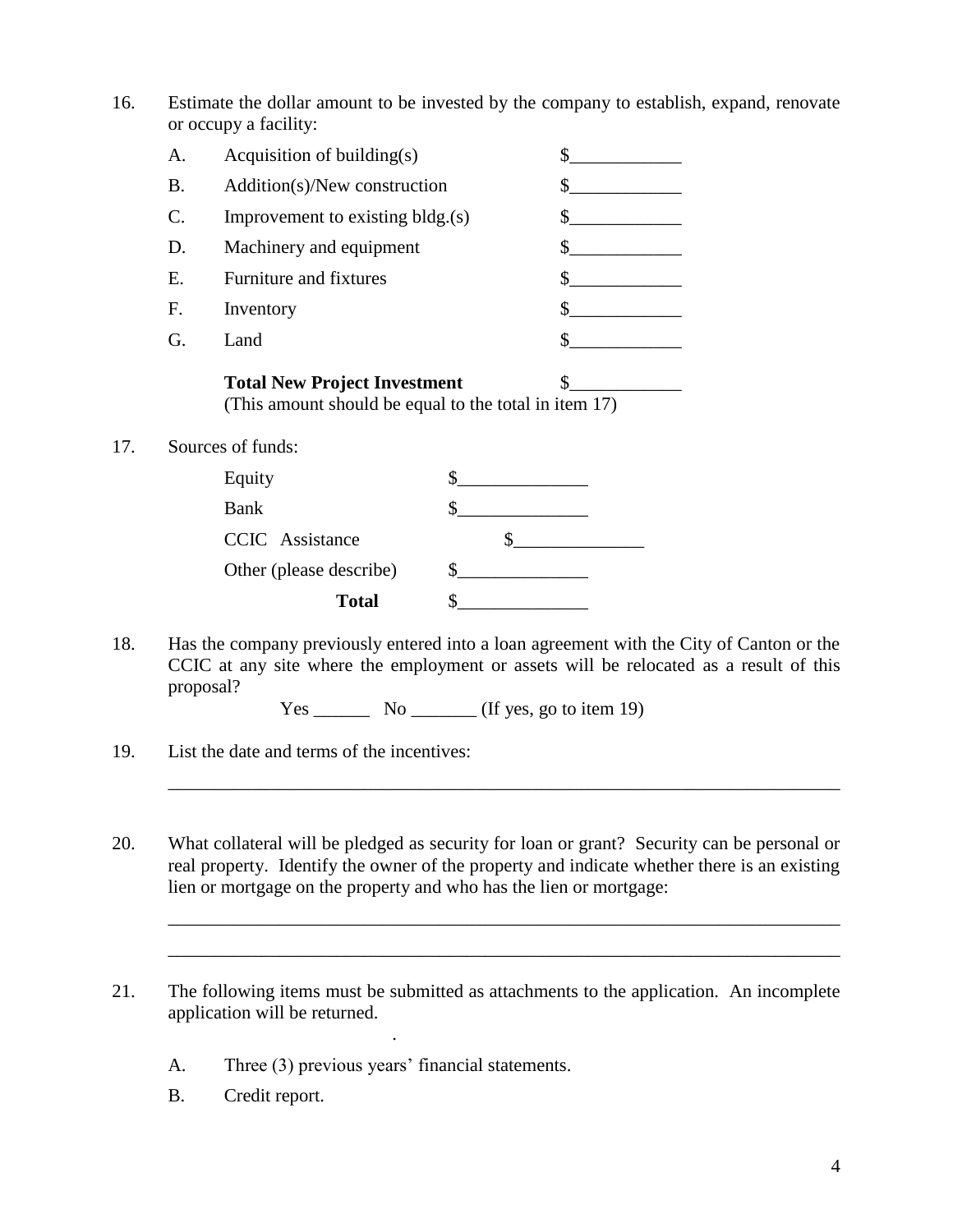- C. Three years personal tax returns.
- D. A year-to-date financial statement, financial sales projections for three years, company balance sheet, and a cash flow analysis for three years outlining monthly income and expenditures.
- E. Project budget and funding sources with supporting documentation.
- F. Listing of current debt, payment and status.
- G. Identification of real property owned or leased that will be used in the project with a copy of the lease or title.
- H. List of present investment in machinery, equipment, furniture, fixtures and inventory.
- I. Certificate of Good Standing from Ohio Secretary of State. <http://www.sos.state.oh.us/sos/businessservices/cogs.aspx?Section=250>
- **J. If company has operated for less than a year, a business plan is required.**
- K. A DUNS number. If you do not currently have a DUNS number, directions for obtaining one are on next page.
- L. Letter from a bank or financial institution indicating approval of a loan and amount or denial of your loan request.
- M. Description of equity investment.
- N. Employee list with identification of Canton residents and total payroll.
- O. We reserve the right to request additional information based on specific projects.

If the applicant is a principal in any company that has received funds from the City of Canton or the CCIC in the past and those accounts are delinquent and not repaid, no additional loans will be considered. All applicants must also be current in property taxes, municipal and state income taxes or any other city and state fees.

- 22. Does the company:
	- A. Owe any delinquent taxes to the State of Ohio or a political subdivision of the state? Yes No No  $\sim$
	- B. Have any of the principals of this company ever been convicted of a felony of moral turpitude?

 $Yes \qquad \qquad No \qquad$ 

- C. Owe any moneys to the State or a state agency for the administration or enforcement of any environmental laws of the State?  $Yes \qquad No \qquad No \qquad$
- D. Owe any other moneys to the State, a state agency or a political subdivision of the State that are past due, whether the amounts owed are being contested in a court of law or not?

Yes \_\_\_\_\_\_\_\_ No \_\_\_\_\_\_\_\_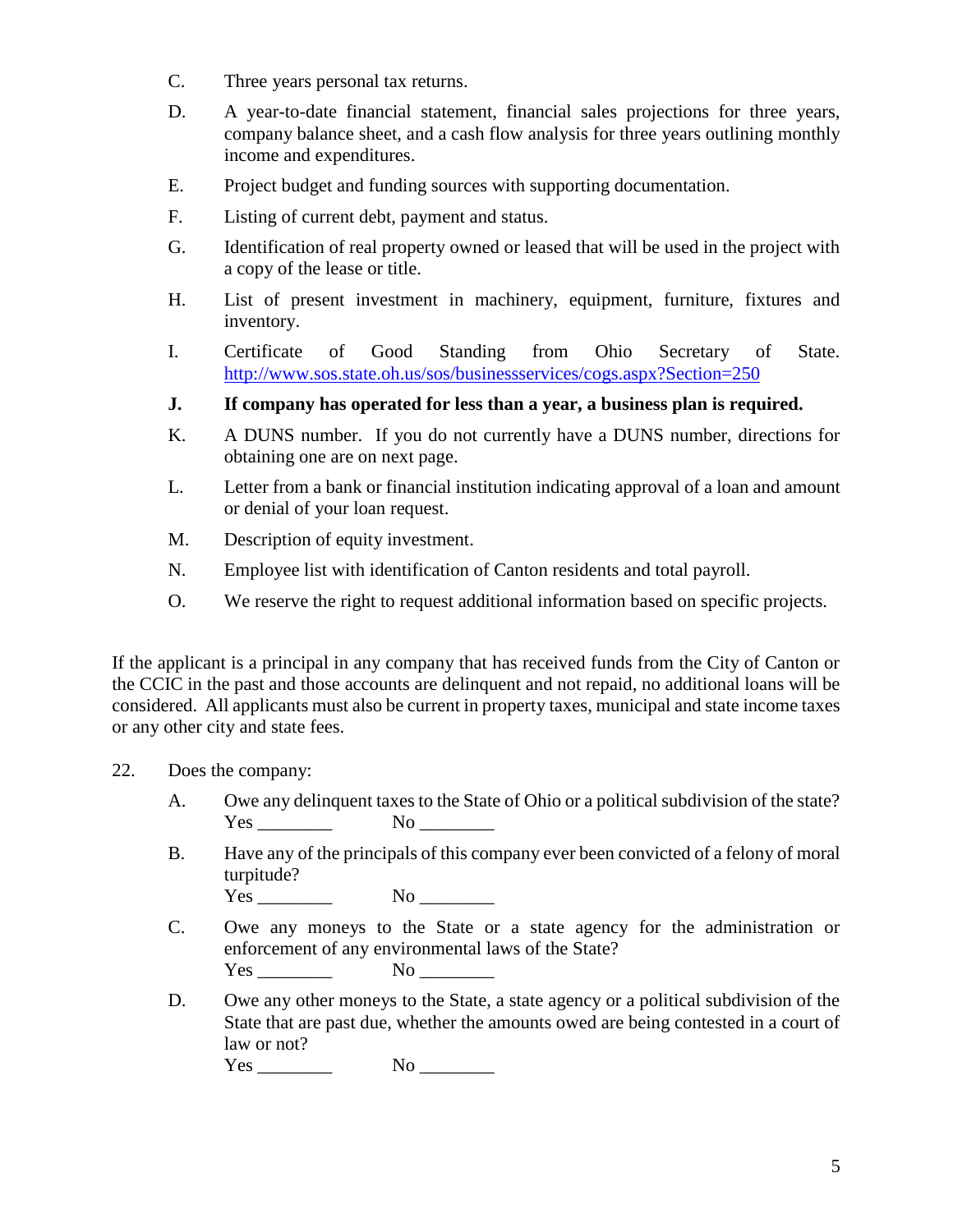If yes to any of the above, please provide details of each instance including, but not limited to, the location, amounts and/or case identification numbers. (Add additional sheets if necessary.)

\_\_\_\_\_\_\_\_\_\_\_\_\_\_\_\_\_\_\_\_\_\_\_\_\_\_\_\_\_\_\_\_\_\_\_\_\_\_\_\_\_\_\_\_\_\_\_\_\_\_\_\_\_\_\_\_\_\_\_\_\_\_\_\_\_\_\_\_\_\_\_\_ \_\_\_\_\_\_\_\_\_\_\_\_\_\_\_\_\_\_\_\_\_\_\_\_\_\_\_\_\_\_\_\_\_\_\_\_\_\_\_\_\_\_\_\_\_\_\_\_\_\_\_\_\_\_\_\_\_\_\_\_\_\_\_\_\_\_\_\_\_\_\_\_ \_\_\_\_\_\_\_\_\_\_\_\_\_\_\_\_\_\_\_\_\_\_\_\_\_\_\_\_\_\_\_\_\_\_\_\_\_\_\_\_\_\_\_\_\_\_\_\_\_\_\_\_\_\_\_\_\_\_\_\_\_\_\_\_\_\_\_\_\_\_\_\_ \_\_\_\_\_\_\_\_\_\_\_\_\_\_\_\_\_\_\_\_\_\_\_\_\_\_\_\_\_\_\_\_\_\_\_\_\_\_\_\_\_\_\_\_\_\_\_\_\_\_\_\_\_\_\_\_\_\_\_\_\_\_\_\_\_\_\_\_\_\_\_\_ \_\_\_\_\_\_\_\_\_\_\_\_\_\_\_\_\_\_\_\_\_\_\_\_\_\_\_\_\_\_\_\_\_\_\_\_\_\_\_\_\_\_\_\_\_\_\_\_\_\_\_\_\_\_\_\_\_\_\_\_\_\_\_\_\_\_\_\_\_\_\_\_

## **Directions on Getting a DUNS Number**

Dun and Bradstreet (D&B) is a company that provides business information for credit, marketing and purchasing decisions. It's "data universal numbering system", known as DUNS, issues unique 9-digit numbers that are used by businesses and the federal government to keep track of more than 70 million businesses worldwide.

D&B does not charge for acquiring the DUNS number and you are not obligated to purchase any of their products.

If you do not already have a DUNS number you can call the toll free number for federal grant applicants: 1-866-705-5711, press two. When you call, tell the operator that you are applying to a federal grant program and need to register for a DUNS number. The process will take about ten minutes. You will be asked to provide the following information (subject to minor changes):

Legal name of organization, physical address (and PO box if you have one), telephone number, WEB address, name of the authorizing official (e.g., president, director, etc.), the purpose of your organization (e.g., non-profit dance company to perform and create work, museum that provides art exhibitions for the general public, etc.), total number of employees.

Your organization can also register for a DUNS number via D&B's website at [https://eupdate.dnb.com/requestoptions.html.](https://eupdate.dnb.com/requestoptions.html) **Choose the "DUNS number only" option**. Please note that registration via the website may take up to 30 business days to complete.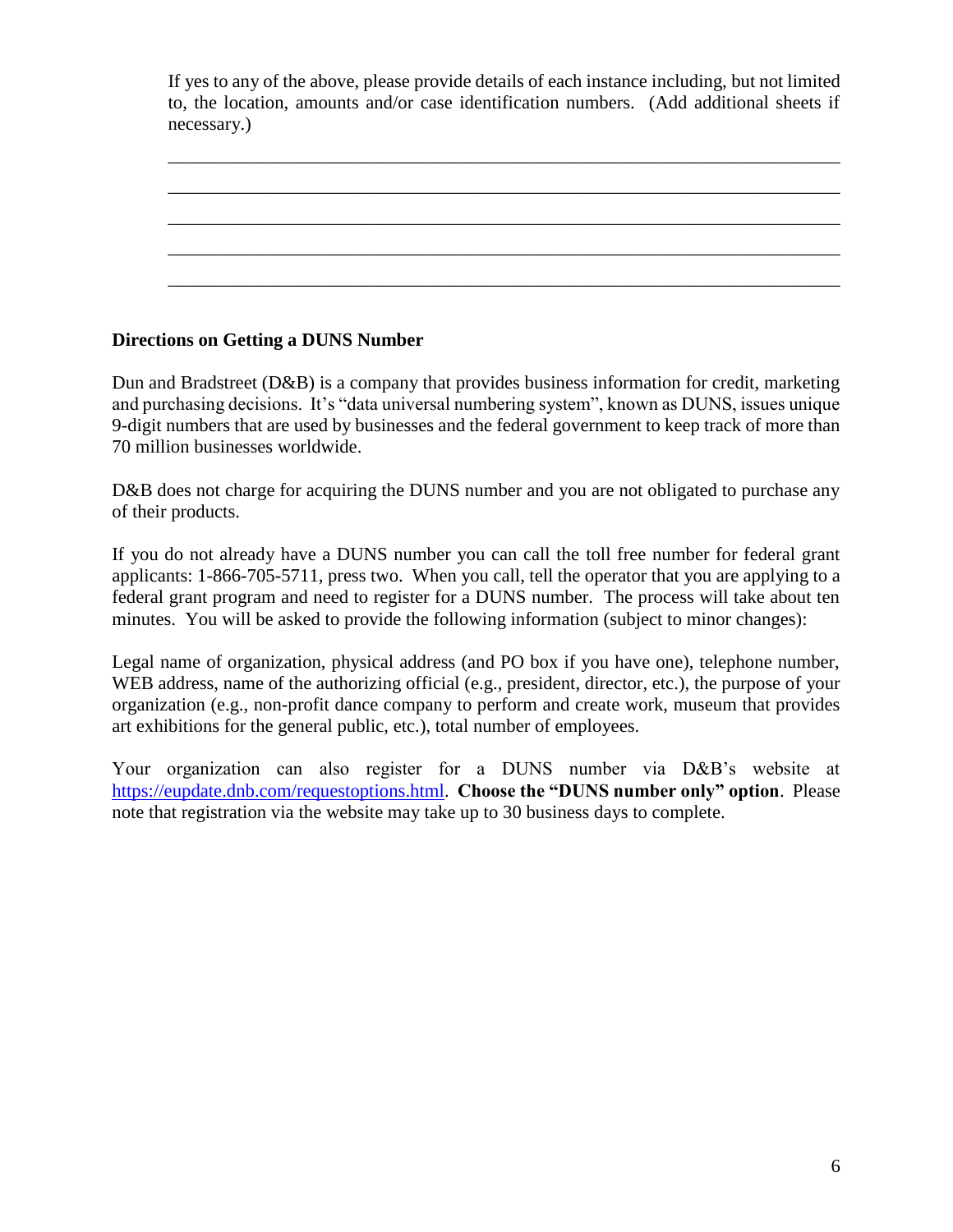### **PLEASE READ THE "TERMS AND CONDITIONS OF APPLICATION" LISTED BELOW**

1. Declaration of Acknowledgment and Authorization:

By signing this application, I acknowledge and understand that I am authorizing The Canton Improvement Corporation (CCIC) to proceed in processing a financial assistance application in which the financial information may be of public record and may be disclosed.

- 2. CIC will make every reasonable effort to maintain confidential trade and financial information now and hereafter submitted in connection with this application.
- 3. CIC shall not be liable for expenses incurred by the applicant in the preparation and submission of any request for financial assistance.
- 4. The applicant will be responsible for any or all-legal expenses incurred by CIC whether or not financial assistance is provided.
- 5. Requests for financial assistance will be approved or denied at the sole discretion of the Canton CIC or other assistance providing government authority. Assistance approval will be conditioned on the negotiation of an appropriate legal agreement between the applicant and Canton CIC or other assistance providing authority and may be conditioned on the availability of funds.
- 6. The applicant gives assurance of compliance with the Title VI of the Civil Rights Act of 1964, as amended. The Act prohibits discrimination on grounds of race, sex, color, religion, marital status, handicap, age or national origin.
- 7. State Historic Preservation Compliance, Davis-Bacon Prevailing Wage Rates, City Building and Zoning Code Compliance, along with other Federal Requirements will be applicable.
- 8. Applicant agrees to provide all reports required as a condition of funding.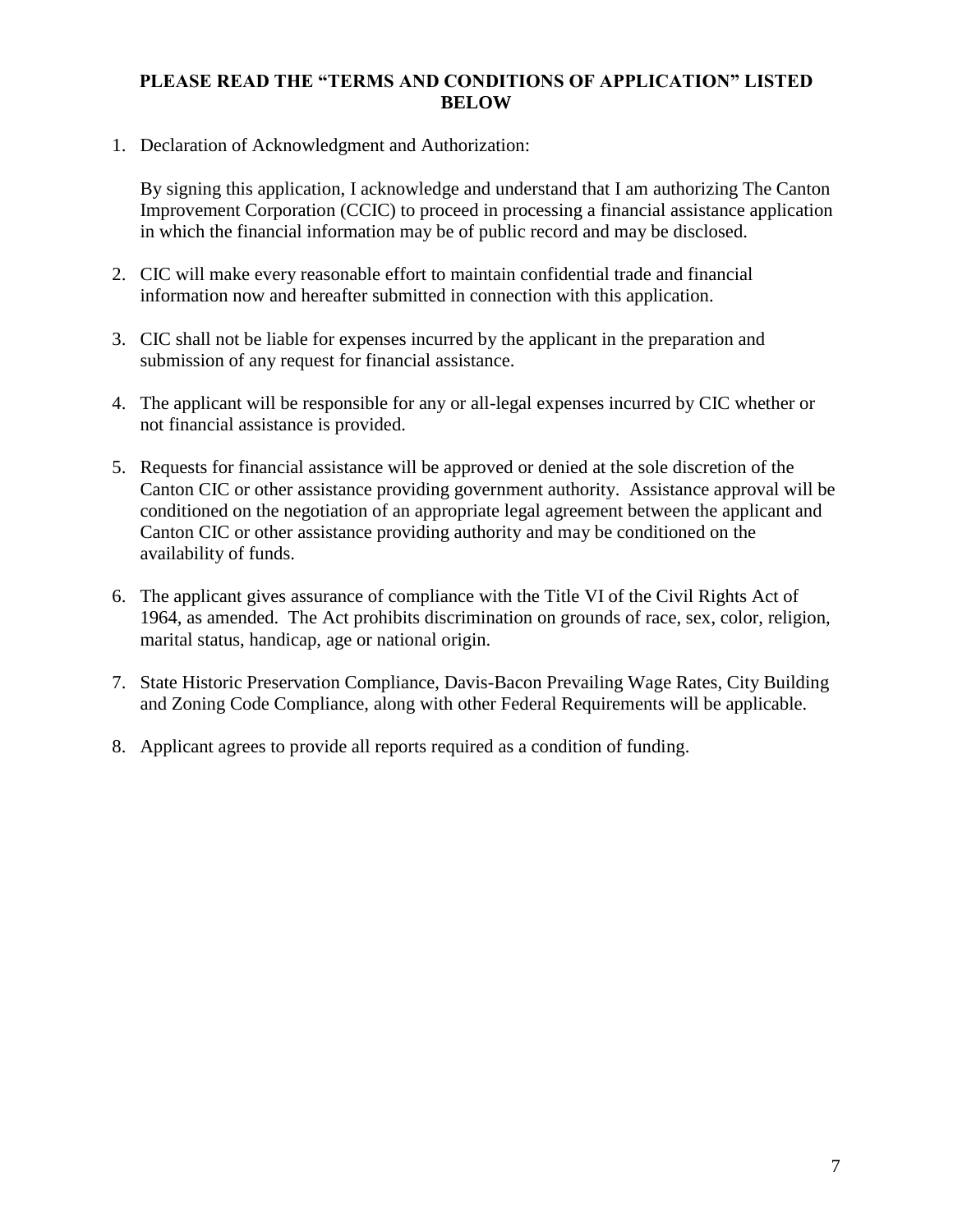Submission of this application expressly authorizes the City of Canton and/or Stark County to contact the Ohio Environmental Protection Agency to confirm statements contained within this application including item #21 and to review applicable confidential records. As part of this application, you or your company may also be asked to directly request from the Ohio Department of Taxation/City of Canton Tax Division specific tax records, or complete a waiver form allowing the Ohio Department of Taxation/City of Canton Tax Division to release specific tax records to the local jurisdictions considering the incentive request. Applicant agrees to supply additional information upon request.

The applicant affirmatively covenants that the information contained in and submitted with this application is complete and correct and is aware of the ORC Sections 9.66(C) (1) and 2931.12(D) (1) penalties for falsification which could result in the forfeiture of all current and future economic development assistance benefit as well as a fine of not more than \$1,000 and/or a term of imprisonment of not more than six months.

| This application must be approved by the City of Canton or the CCIC Board of Directors<br>prior to the start of the project for which development incentives are being requested.                             |
|---------------------------------------------------------------------------------------------------------------------------------------------------------------------------------------------------------------|
| Applicant agrees to supply additional information upon request.<br>The applicant believes that the information contained in, and all<br>attachments submitted with, this application is complete and correct. |
|                                                                                                                                                                                                               |
|                                                                                                                                                                                                               |
|                                                                                                                                                                                                               |
|                                                                                                                                                                                                               |
|                                                                                                                                                                                                               |
|                                                                                                                                                                                                               |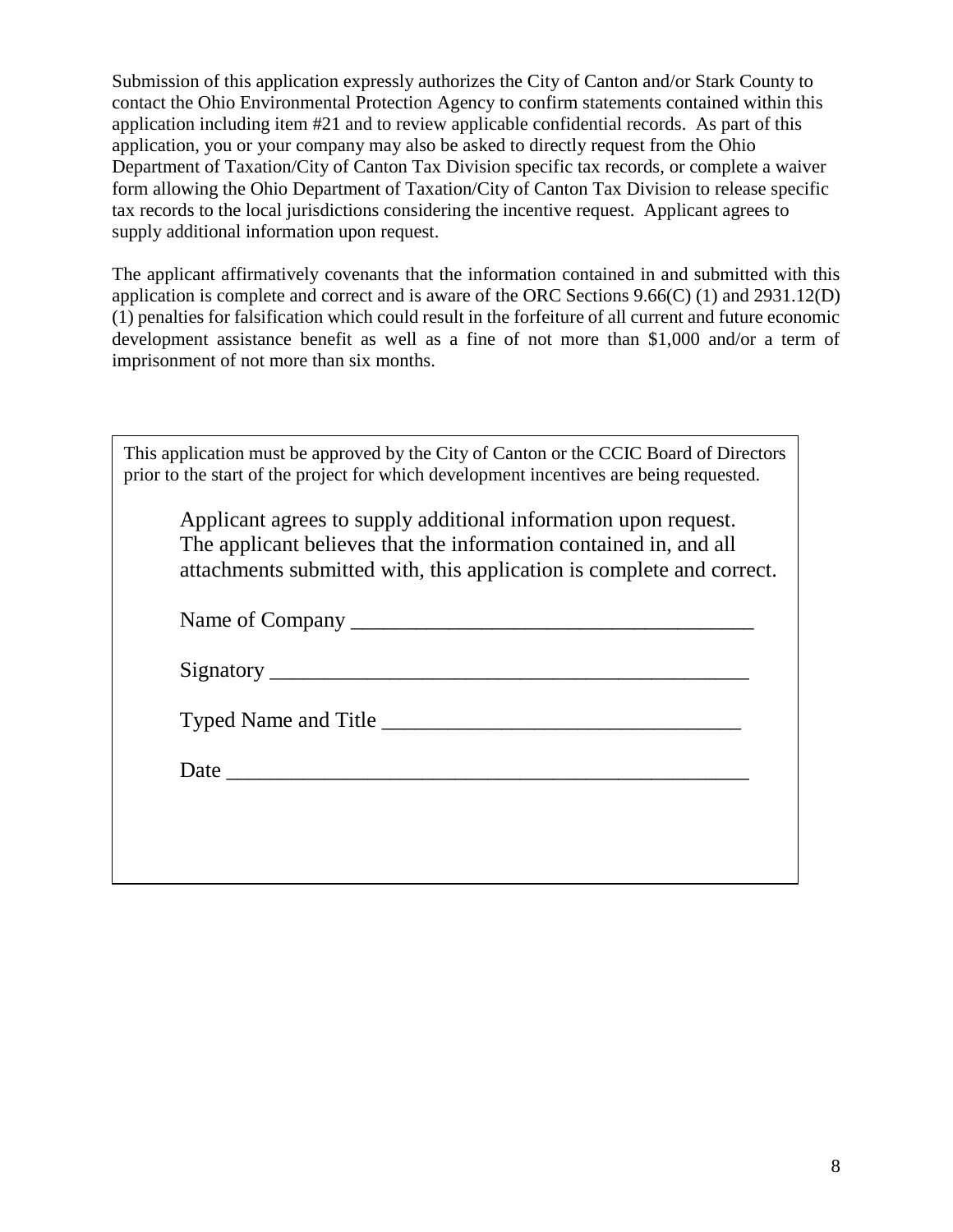### **CITY OF CANTON AND THE CANTON COMMUNITY IMPROVEMENT CORPORATION 218 CLEVELAND AVENUE SW P.O. BOX 24218 CANTON, OHIO 44701-4218 Phone: (330) 489-3344 Fax: (330) 580-2070**

# **AFFIDAVIT**

| COMPANY NAME: |  |
|---------------|--|
|               |  |
| FEDERAL ID#   |  |

(State of Ohio)

(County of Stark)

 The Undersigned certifies that (he/she) or any officer, director, trustee, or their spouse and/or other immediate family members (are/are not) delinquent in the payment of any indebtedness to the City of Canton, including City Income Tax, Real Estate Taxes, Water and Sewer charges or other City assessments for any properties owned within the City of Canton.

 The Undersigned hereby authorizes the City of Canton Income Tax Department to release to The Canton Community Improvement Corporation and the Community & Economic Development Department of the City of Canton, information concerning income tax filing status and the existence of any income tax delinquencies. The undersigned further authorizes the City of Canton and the Canton Community Improvement Corporation to request and receive credit-reporting information for both the corporation and principals thereof.

 Further, the Undersigned states that (he/she) is (related/not related), personally and/or through business to (any/the following) City of Canton employee(s) or elected official(s):

#### **COMPLETE ONLY IF RELATIONSHIP EXISTS**

| <b>RELATIVE'S NAME</b>             | <b>RELATIVE'S TITLE/DEPARTMENT</b>          |                       |  |
|------------------------------------|---------------------------------------------|-----------------------|--|
| 2. $\frac{1}{\sqrt{2\pi}}$         |                                             |                       |  |
|                                    | RELATIVE'S NAME RELATIVE'S TITLE/DEPARTMENT |                       |  |
| <b>COMPLETE ONLY IF APPLICABLE</b> |                                             |                       |  |
|                                    |                                             |                       |  |
|                                    |                                             |                       |  |
|                                    | SIGNED <b>SIGNED</b>                        |                       |  |
|                                    | <b>SIGNATURE/TITLE</b>                      | <b>DATE</b>           |  |
|                                    | SIGNED<br><sub>2</sub>                      |                       |  |
|                                    | <b>SIGNATURE/TITLE</b>                      | <b>DATE</b>           |  |
|                                    |                                             |                       |  |
| <b>SIGNED</b>                      |                                             | MY COMMISSION EXPIRES |  |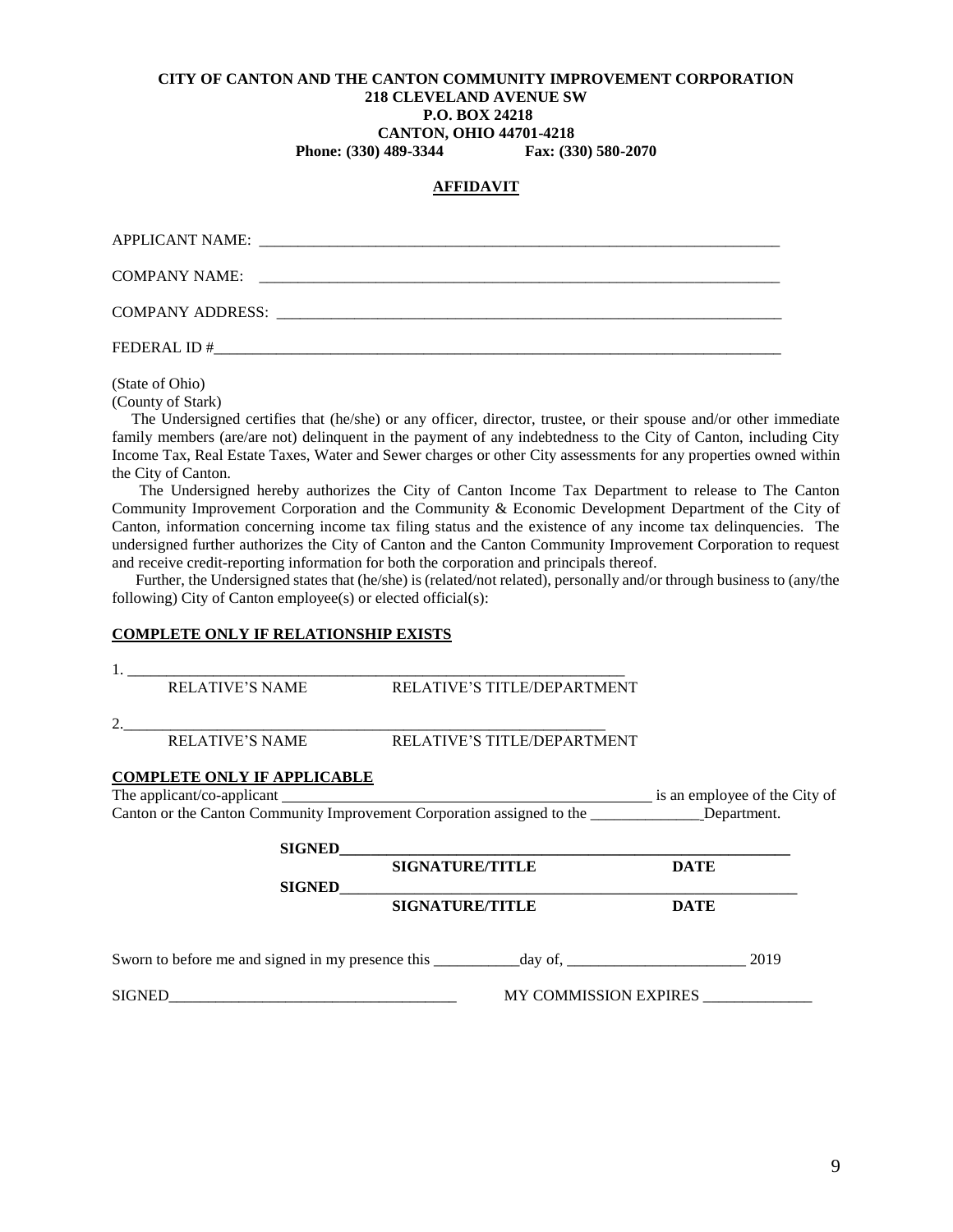# **CCIC Project Budget Form**

| <b>ACTIVITY</b>             | <b>APPLICANT</b> | <b>BANK</b> | <b>OTHER</b> | CCIC | <b>PROJECT</b><br><b>TOTAL</b> |
|-----------------------------|------------------|-------------|--------------|------|--------------------------------|
| Land Acquisition            |                  |             |              |      |                                |
| <b>Building Acquisition</b> |                  |             |              |      |                                |
| <b>New Construction</b>     |                  |             |              |      |                                |
| <b>Building Renovation</b>  |                  |             |              |      |                                |
| Utilities/Infrastructure    |                  |             |              |      |                                |
| Land Improvement            |                  |             |              |      |                                |
| <b>Existing machinery</b>   |                  |             |              |      |                                |
| New machinery               |                  |             |              |      |                                |
| Inventory                   |                  |             |              |      |                                |
| Project Personnel           |                  |             |              |      |                                |
| <b>Outside Contractors</b>  |                  |             |              |      |                                |
| Furniture/Fixtures          |                  |             |              |      |                                |
| Other Expenses              |                  |             |              |      |                                |
|                             |                  |             |              |      |                                |
|                             |                  |             |              |      |                                |
|                             |                  |             |              |      |                                |
| <b>Project Totals</b>       |                  |             |              |      |                                |

**Revised May 13, 2020**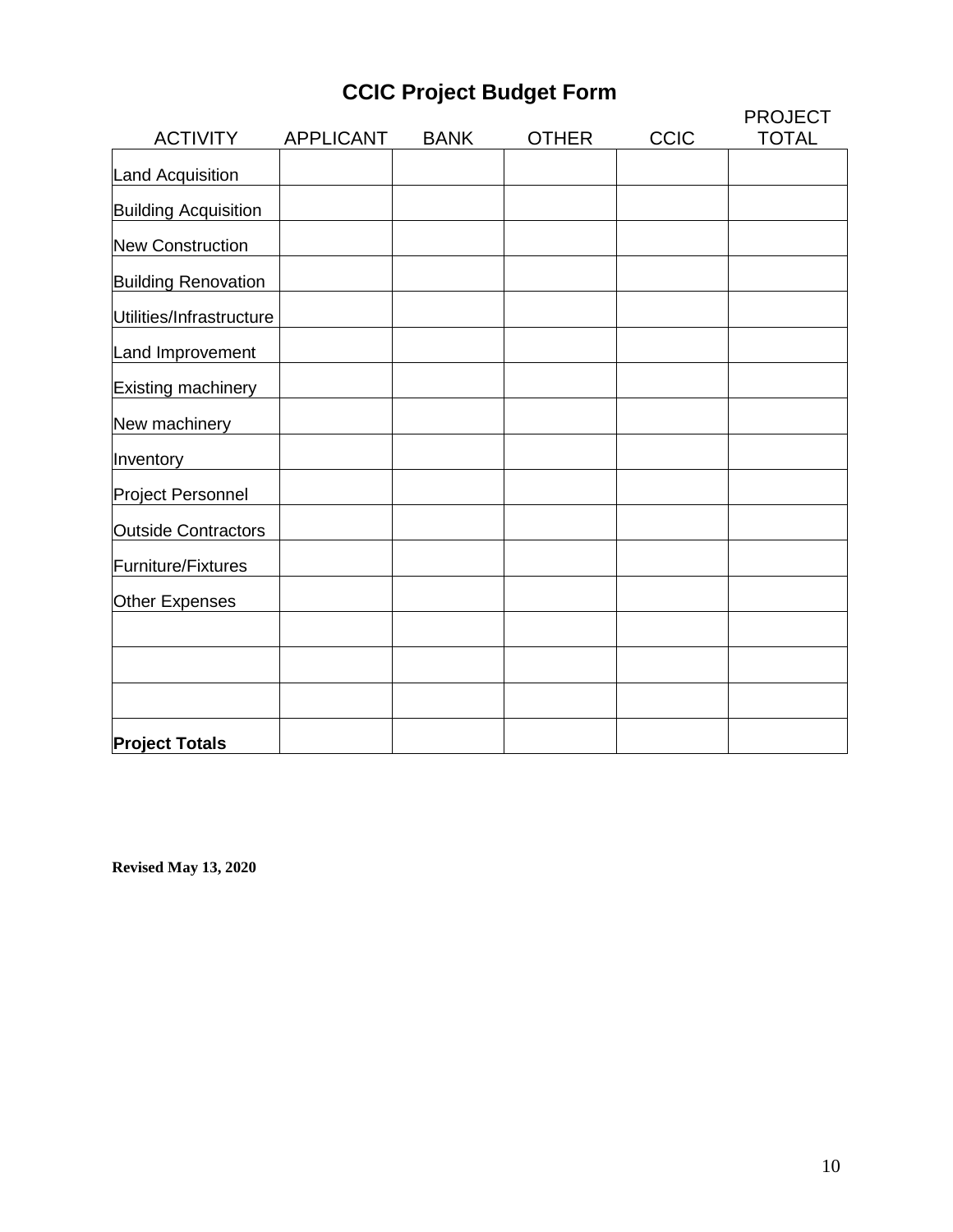# **Canton Community Improvement Corporation 218 Cleveland Ave SW. PO Box 24218 ∙ Canton, OH 44701-4218 ∙ Phone: 330-489-3344**

| Company Name | $EIN/FID No.:\_\_\_\_\_\_\_\_\_\_\_\_\_\_$ |
|--------------|--------------------------------------------|
|              |                                            |
|              |                                            |
|              |                                            |

# **Please list the following information regarding employment positions:**

|                            | $\#$ of New      | <b>Wages Earned</b><br>Without | <b>Hours</b><br>Worked In a |
|----------------------------|------------------|--------------------------------|-----------------------------|
| <b>Job Title</b>           | <b>Positions</b> | <b>Benefits</b>                | Year                        |
|                            |                  |                                |                             |
|                            |                  |                                |                             |
|                            |                  |                                |                             |
|                            |                  |                                |                             |
|                            |                  |                                |                             |
|                            |                  |                                |                             |
|                            |                  |                                |                             |
|                            |                  |                                |                             |
|                            |                  |                                |                             |
|                            |                  |                                |                             |
|                            |                  |                                |                             |
|                            |                  |                                |                             |
|                            |                  |                                |                             |
|                            |                  |                                |                             |
|                            |                  |                                |                             |
| <b>TOTAL (or SUBTOTAL)</b> |                  | $\overline{\$}$                |                             |